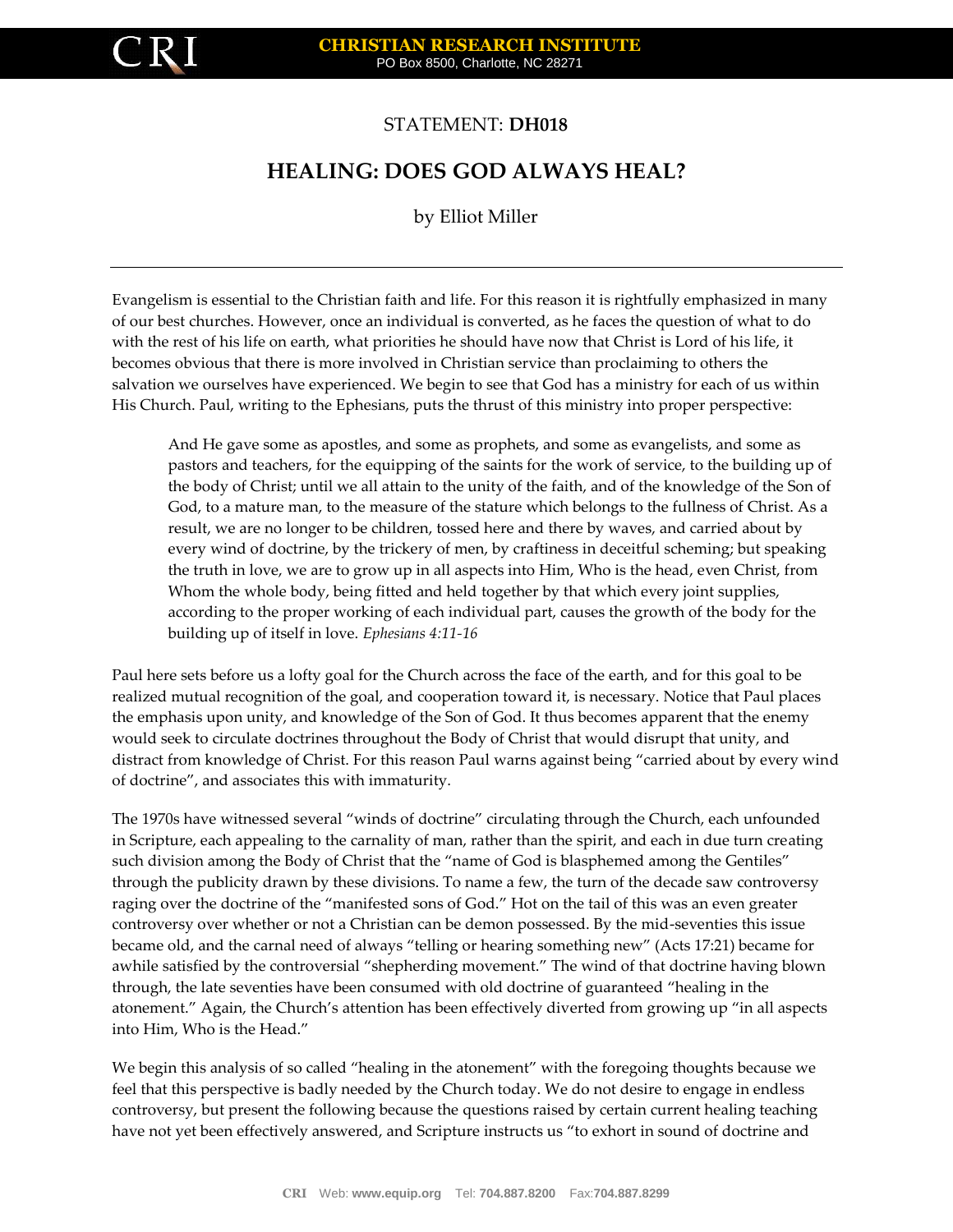refute those who contradict" (Titus 1:9). We do want to make it clear at the outset that we consider the people who are propagating this doctrine brethren, that we do not consider this to be a point of separation of fellowship, and that we are not attempting to imply that the ministries of those who are promoting "healing in the atonement" are necessarily without fruit in other areas. God blesses the preaching of the gospel. We will begin our study of healing by examining the Scriptures cited in an attempt to prove that the atonement "guarantees" healing.

And He Himself bore our sins in His body on the cross that we might die to sin and live to righteousness; for by His wounds you were healed. *1 Peter 2:24* 

But He was pierced for our transgressions, He was crushed for our iniquities; the chastening for our well-being fell upon Him, and by His scourging we are healed. *Isaiah 53:5* 

It seems to us that one who needs to conceive of Jesus bearing all the cancer and leprosy in the world in order to understand the extent of His agony has an inadequate appreciation of the infinite weight and horror that was involved in Christ's taking upon Himself the sins of the world. The concept of a dual work on the cross, Christ's bearing our sins and sickness, is a serious misapplication of Scripture. Sickness is only one of the many ultimate effects of man's sin. Jesus took the cause of all of our sufferings, sin, upon Himself at the cross in order to rid us ultimately of all of its effects. It is illogical to affirm that for any or all of the effects to be abolished it would be necessary for Him to bear any *one* of the effects (such as sickness) along with the cause.

By dealing with the cause (sin) He sufficiently dealt with all of its effects. Jesus took care of the problem of sickness by bearing our sins on the tree. It was not necessary for Him to bear our sicknesses for us to be healed.

We would never dispute that we are healed by Jesus' stripes. But is the world "heal" (Hebrew "*rapah*") referring specifically to physical healing? A study of its usage in the Old Testament reveals that quite often it is not used to connote physical healing at all. In many cases it was used to imply spiritual healing (e.g.: Jeremiah 3:22 — "Return, O faithless ones, I will heal (*rapah*) your faithlessness", and Psalm 107:20 — "He sent His Word and healed them, and delivered them from their destructions").

When we study the context of Isaiah 53 we discover that we could not have a more *spiritual* theme. This is the great prophetic passage dealing with Christ's intercessory work between God and man. And when we examine the context of 1 Peter 2:24 we see that Peter quoted Isaiah, not in reference to physical healing, but spiritual — "And He himself bore our sins (not sickness) in His body on the cross, that we might die to sin and live to righteousness; for by His wounds you were healed." Certainly it is safe to say that the healing Christ brought for us extends from the spiritual over into the emotional, mental, and physical planes, but as we will later consider more deeply, the actualizing of this healing will not be fully realized until the resurrection, and thus there is no absolute guarantee of healing now. Healing is therefore a *benefit* of the atonement, *never* an irrevocable gift.

And when evening had come, they brought to Him many who were demon-possessed, and He cast out the spirits with a word, and healed all who were ill in order that what was spoken through Isaiah the prophet might be fulfilled, saying, 'He Himself took our infirmities, and carried away our diseases.' *Matthew 8:16,17* 

This is the second major passage used to support the "healing in the atonement" teaching. Since Matthew is quoting Isaiah 53, which, as we have just seen, deals with the atonement quite explicitly, and he applies the text to physical healing and deliverance, many feel that this is irrefutable proof that healing is guaranteed in the atonement. However, such thinking overlooks one extremely significant point. Matthew tells us that this passage of Isaiah is fulfilled right there in the healing ministry of Jesus, *before*  the atonement ever took place.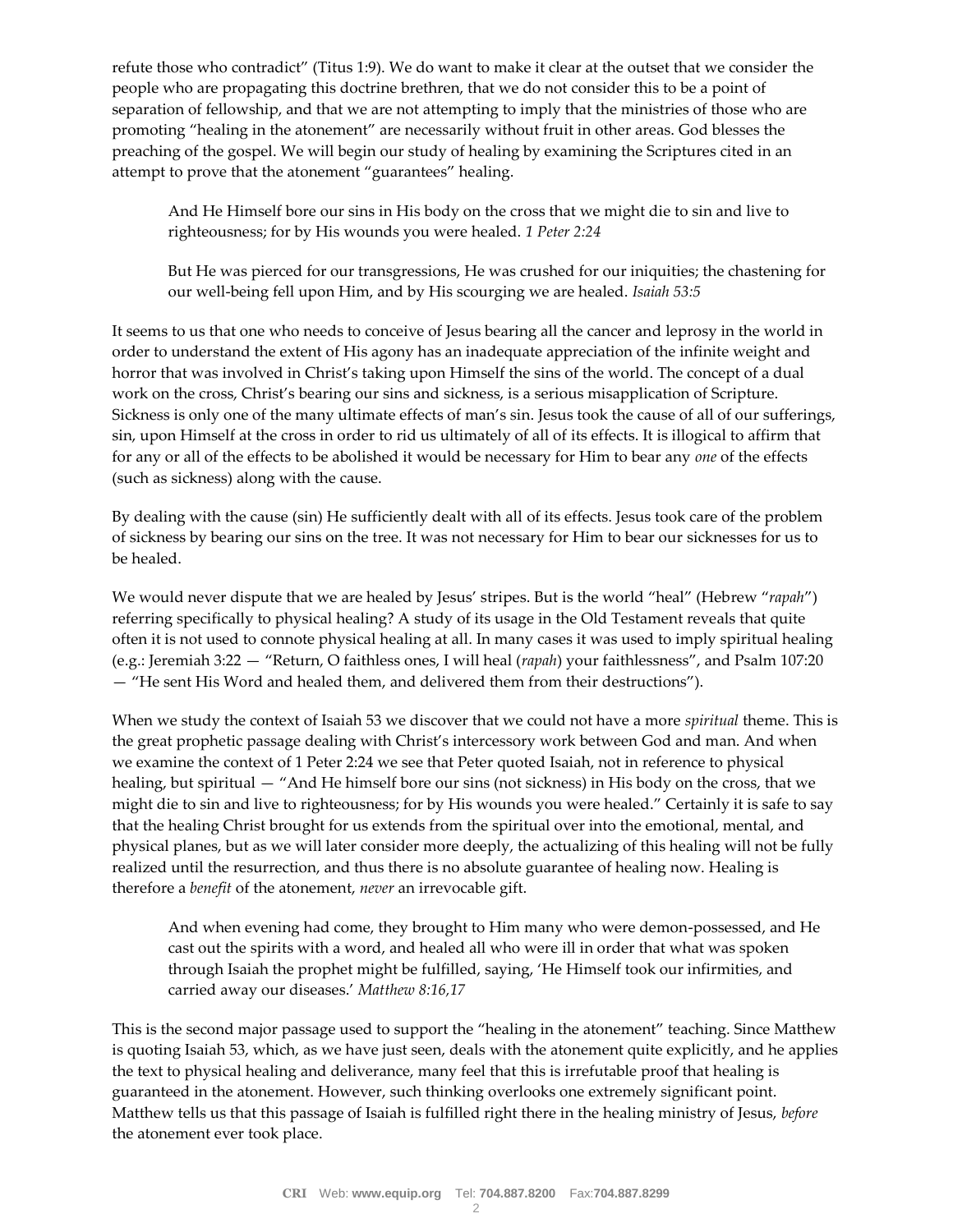When we examine Isaiah 53, we see that while the atonement is the central theme, the entire life and ministry of Jesus is considered, extending even beyond the Second Coming — "For He grew up before Him like a tender shoot, and like a root out of parched ground; He has no stately form or majesty that we should look upon Him, nor appearance that we should be attracted to Him." (verse 2) — "Therefore I will allot Him a portion with the great, and He will divide the booty with the strong; because He poured out Himself to death" (verse 12). The point of verse 4 is that even though the people of Israel had seen Jesus going about their land healing people of their diseases, they still considered His execution to be a judgment against Him from God: "Yet we ourselves esteemed Him stricken, smitten of God, and afflicted."

That "He Himself took our infirmities and carried away our diseases" is referring to action taken by Jesus in His healing ministry, and not to a passive receiving of diseases and infirmities on the cross, is supported by the Greek text; took—Greek *lambano* = take, take away, remove; carried away—Greek *bastazo* = take up, carry, bear, carry away, remove (Arndt-Ginrich, *A Greek English Lexicon of the New Testament*). Thus it is clear that while Isaiah 53:4 does refer to physical healing, its fulfillment was in the healing ministry of Jesus, as noted by Matthew, and *not* on the cross, and therefore it offers no guarantee of healing to us today.

Christ redeemed us from the curse of the Law, having become a curse for us  $-$  for it is written; cursed is everyone who hangs on a tree. *Galatians 3:13* 

By comparing Galatians 3:13 with Deuteronomy 21:23, "He who is hanged (on a tree) is accursed of God," and Deuteronomy 28:15-68, which details the curses that would come upon Israel for disobedience (including various diseases) the argument is drawn that Christ bore our diseases on the cross. However, the analogy does not follow. There is no basis to identify the "curse of the law" with the curses of Deuteronomy 28. The "curse of the law" is directly related to the issue of justification, which is easily discovered by studying Galatians 3 in context.

For as many as are of the works of the Law are under a curse; for it is written, 'Cursed is everyone who does not abide by all things written in the book of the law, to perform them.' Now that no one is justified by the Law before God is evident; for 'The righteous man shall live by faith.' However, the Law is not of faith; on the contrary, 'He who practices them shall live by them.' Christ redeemed us from the curse of the law, having become a curse for us  $-$  for it is written, 'Cursed is everyone who hangs on a tree.' *Galatians 3:10–13* 

The serious Bible student can immediately discern that the curse being referred to is the curse of damnation due to Jew and Gentile for their failure to keep the Law of God. The curses in Deuteronomy 28 on the other hand, were temporal curses that would be extended to the Jews under Jehovah's Theocratic Kingdom in the land of Israel if they were disobedient. The absurdity of saying that Jesus bore these curses on the cross become apparent when we consider the nature of some of the curses (e.g.: mildew (verse 22), drought (verse 23), the violation of one's wife by another man (verse 30), cannibalism (verse 53), etc.).

Truly, truly, I say to you, he who believes in Me, the works that I do shall he do also; and greater works than these shall he do; because I go to the Father. *John 14:12* 

Using this verse in John as a basis, proponents of the belief that it is always God's will to heal argue that Jesus healed all that were sick, and since He said we would do greater, not lesser works than He, if we have the faith we should expect everyone we pray for to be healed also. While it must be acknowledged that this argument sounds reasonable, there are certain inescapable flaws in it.

First, exactly what Jesus meant by "greater works" has been variously interpreted by many good scholars. If Jesus were referring only to physical miracle and healings, what "greater works" possibly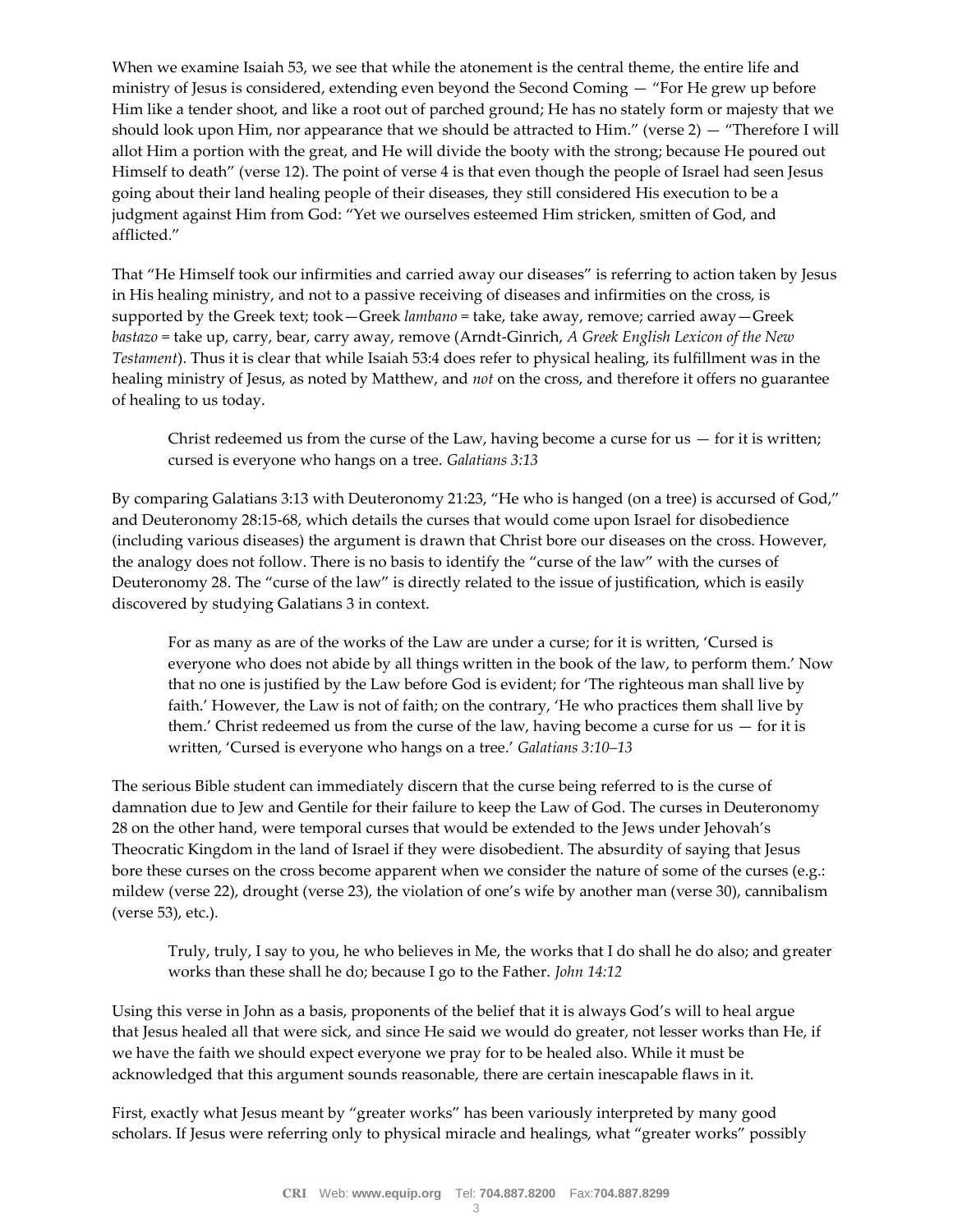could be done than those Jesus did (e.g., what could be a greater physical sign than raising the dead?). It would seem that any "greater" work would have to be predominately of a spiritual kind. Thus it is the opinion of many scholars that Jesus was anticipating the disciples enactment of the Great Commission through which by the preaching of the gospel men and women would be saved, and the Kingdom of God established on earth through the Church.

Jesus couldn't have been referring only to physical healing when He made this statement, otherwise He would be guilty of false prophesying. The simple fact is that the healing ministry of Jesus has *never* been reduplicated in history, even by the Apostles (we shall see examples later). This fact is illustrated again and again even in the ministries of those who preach "healing in the atonement." Many for whom they pray are not healed. We see from this that the healing ministry of Jesus was of a different order than that of the Church, to establish a unique purpose; the authenticity of His claim to be the Messiah.

However, even Jesus did not heal everyone. In John 5 we read that by the pool Bethesda Jesus found "a multitude of those who were sick, blind, lame, and withered" (verse 3). Yet, after selecting only one man Jesus "slipped away while there was a crowed in that place" (verse 13). He *could* have healed everyone, but as in John 9 He *chose* to heal only one and for the glory of God.

For he who eats and drinks, eats and drinks judgment to himself, if he does not judge the body rightly. For this reason many among you are weak and sick and a number sleep. *1 Corinthians 11:29,30* 

From this passage of Scripture it is argued that sickness within the body of Christ is the unnecessary result of believers not "discerning the body rightly", i.e., not recognizing that their healing is guaranteed because Jesus took their sicknesses upon His body at the cross. In the same issue of *Jesus the Healer* that we previously cited, page 6, we read: "The body of Christ ought to be the strongest bunch of people in the world, but many are sickly and dying, they're not discerning the Lord's body." This is perhaps the most obviously weak argument for "healing the atonement." As Dr. Walter Martin put it "A text out of context proves nothing except a paucity of knowledge where the Bible is concerned, and advocates of unlimited divine healing are oftentimes guilty of this practice." An examination, in context, of l Corinthians 11 reveals that judging the body rightly has nothing to do with the concept of "healing in the atonement." Paul is not promising us healing from the sicknesses that we already have, but warning us that if we do not first examine ourselves before participating in the Lord's supper (verse 28), if we do not soberly recognize the relationship between the bread and wine and the body and blood of our Lord (verses 27, 29), we will be partaking in an unworthy manner, being "guilty of the body and blood of the Lord" (verse 27), and thus be in danger of being judged by God with sickness and even death (verses 30- 32).

Having considered the Scriptures most often used to support "healing in the atonement ," let us now seek to arrive at a more biblical understanding of the relationship between the atonement and physical health. The Bible teaches that, although Christ's work on our behalf is finished, the total effect of our redemption is not yet complete. In Romans 8:30 we find that the redemptive work of God on our behalf includes predestination, calling, justification, and glorification. The first three have already happened us, but the fourth, while assured, has not yet taken place. That is why we read in the same chapter: "And not only this, but also we ourselves, having the first fruits of the Spirit, even we ourselves groan within ourselves, waiting eagerly for our adoption as sons, the *redemption of our body*. For in hope we have been saved, but hope that is seen is not hope; for why does one hope for what he sees?" (verse 23, 24). Here Paul explains in very clear terms that the physical aspect of our redemption (glorification of our bodies, Philippians 3:21) is our great hope; something in the future that has not taken place yet. Thus, while Christ did buy perfect health for us at the cross by dying for our sins, it will not go into effect until the glorification of our bodies, and cannot be claimed now.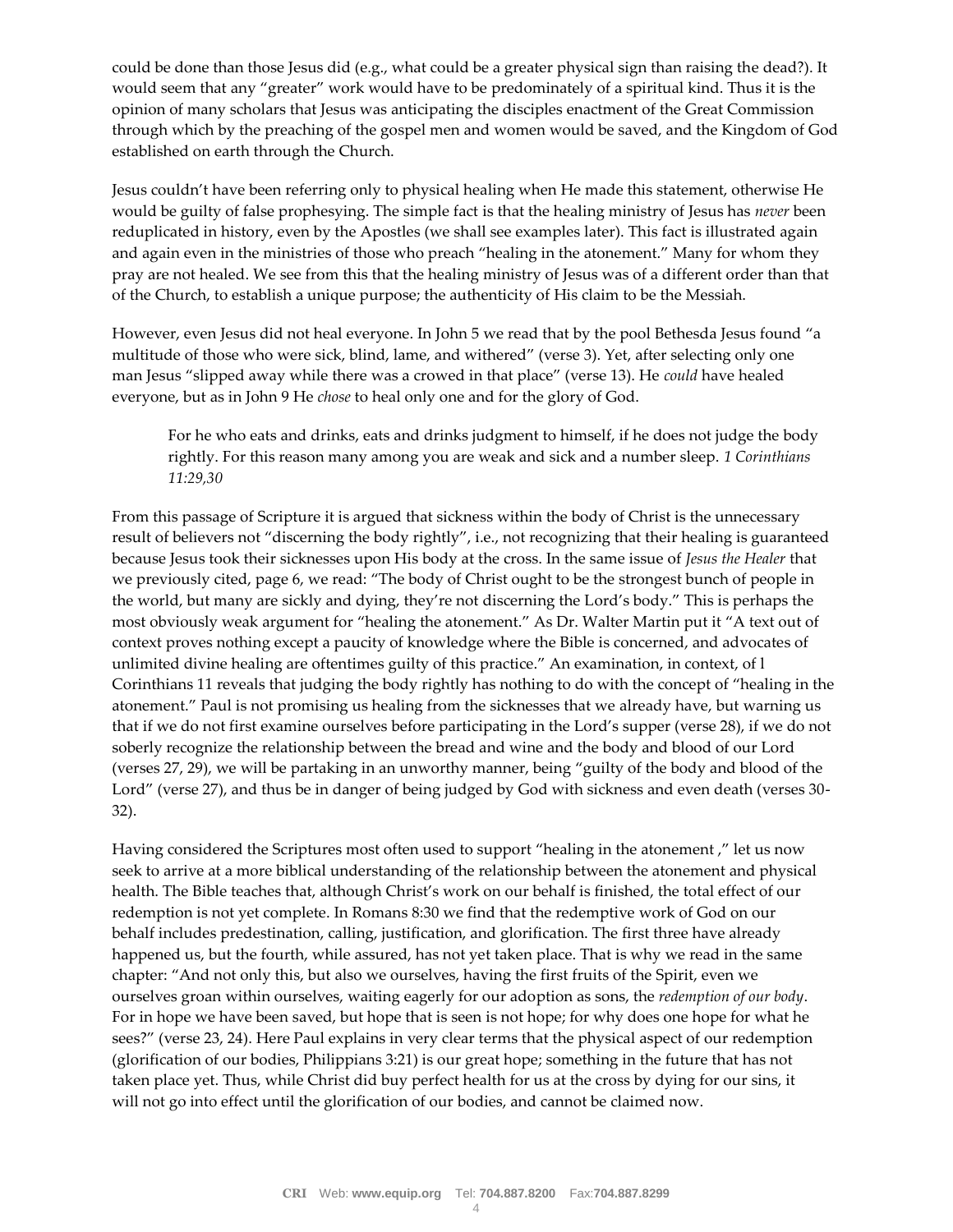That perfect health is not intended for us at this time should be obvious by the fact that all believers (including those who "claim their healing") grow old and die. And how do we die, if it happens consistently? Is it by sickness, again itself being a form of disease? Thus, God has not ordained that sickness be totally removed from our experience yet, but it is a part of our hope that one day it permanently will: "And He shall wipe away every tear from their eyes; and there shall no longer be any death; there shall be no longer be any mourning, or crying, or pain; the first things have passed away" (Revelation 21:4). Those who teach that it is always God's will to heal also advocate the doctrine that it is always God's will for us to be prosperous; and little wonder, for the same sentiment is behind both. It is a sentiment that is not patient to wait for the day described in Revelation 21:4 above, that is unwilling to face the full extent of the cross that God has called us to during the brief span of our days here. It cannot quite accept the fact that God has called us to many sufferings for a season.

Yet Scripture emphatically teaches that suffering is a central part of God's plan and way of working with us here and now. The following are only a small sampling of what could be cited to prove this point:

**John 16:33: In the world you have tribulation, but take courage; I have overcome the world.** 

**Romans 8:17: If indeed we suffer with him in order that we may also be glorified with Him.** 

**2 Corinthians 1:5: For just as the sufferings of Christ are ours in abundance, so also our comfort is abundant through Christ.** 

**2 Corinthians 4:8–10: We are afflicted in every way, but not crushed; perplexed, but not despairing; persecuted, but not forsaken; struck down, but not destroyed. Always bearing about in the body the dying of the Lord Jesus, that the life also of Jesus might be made manifest in our body.** 

**Philippians 1:29: For to you it has been granted for Christ's sake, not only to believe in Him, but also to suffer for His sake.** 

**James 5:10: As an example, brethren, of suffering and patience, take the prophets who spoke in the name of the Lord.** 

If the prophets are set forth as examples to us, it must mean that we are meant to follow in their footsteps. One wonders what these men would have thought of a doctrine that it is always God's will for His people to prosper physically, and it is their own fault if they do not, especially when one reads Hebrews 11: 35–38:

". . .others were tortured, not accepting their release, in order that they might obtain a better resurrection; and others experienced mockings and scourgings, yes, also chains and imprisonment. They were stoned, they were sawn in two, they were tempted, they were put to death with the sword; they went about in sheepskins, in goatskins, being destitute, afflicted, ill treated (men of whom the world was not worthy), wandering in desert and mountains and caves and holes in the ground."

These men who are set before us as examples hardly illustrate the current concept of spirituality which is measured by one's wardrobe and automobiles.

This is not to deny that God often does prosper His children. Paul exemplified a well-balanced perspective when he wrote: "I know how to get along with humble means, and I also know how to live in prosperity; in any and every circumstance I have learned the secret of being filled and going hungry, both of having abundance and suffering need" (Philippians 4:12).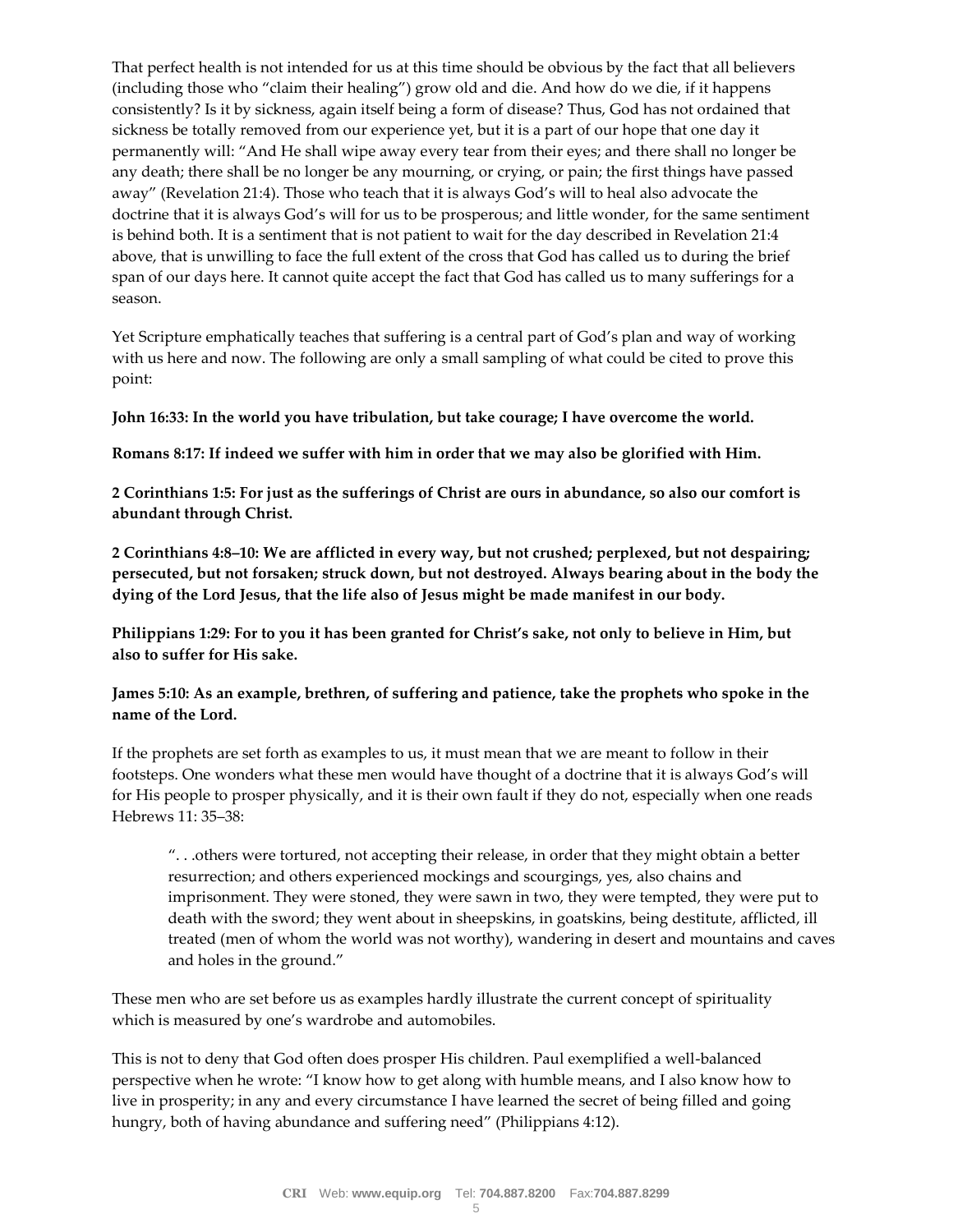When the Scriptural basis for "healing in the atonement" is shown to be faulty, its advocates often fall back upon the sentiment that it is inconceivable for our Father in heaven to ever will that His children be sick. To this we must counter, why would He never will us to be sick, except to spare us from suffering? But we've just seen clearly that it is His will that we suffer in many ways during this life. Our suffering is inextricably connected to our mortal bodies. As Paul said in 2 Corinthians 4:10, we are always bearing about in our bodies the dying of the Lord Jesus. All diseases find their completion in death, and yet God has not removed physical death from the experience of His children. It is absurd and without basis to suppose that the same God Who ordained that we suffer for a time in these degenerating, death bound bodies would at the same time ordain that we have perfect health. It would seem obvious that if God wanted us to have perfect health now He'd give us the proper mode to express it; a glorified, immortal body.

Job said: "Man, that is born of woman, is of few days and full of trouble" (Job 14:1). This truth holds for both believer and nonbeliever, yet some seek to escape the many woes of the fallen world that exist all around us by denying their existence. In the non-Christian world this has taken form in the "mind science" movement (including Christian Science, Religious Science, and Unity School of Christianity). It is interesting, if not disturbing, to note that the three prongs of the "mind science" movement are now the three central points of a movement within orthodoxy; these being (1) the denial of sickness, (2) belief that it is always God's will that we prosper, and (3) inflexible belief that through the power of the spoken word one creates this own experience, either positive or negative. Indeed, those Christians who have lived among followers of the "mind sciences" (Christian Science, Unity, Science of Mind, Religious Science, etc.,) become the most uneasy when confronted with Christians who will never speak of anything that isn't "positive", and who refuse to acknowledge the obvious existence of their own ailments, offering the same explanation one often hears from mind science cultists: "I've been healed. What you see are only the symptoms lingering on." No one has yet offered a satisfactory explanation as to what good it does to be "healed" of a cold if the symptoms remain! It becomes clear that because such people refuse to acknowledge reality they begin to live in a world of unreality, and they wonder why their beliefs don't seem to work.

Those who deny that it could ever be God's will for us to be sick insist also that Satan is always the author of sickness. It is true that we need to be discerning about sickness, for Satan could be its source (Luke 13:16). However, it is unbiblical to say that God Himself has never sent sickness upon people. Again, just a few examples:

### **Exodus 4:11: And the LORD said to him, 'Who has made man's mouth; Or Who makes him dumb or deaf, or seeing or blind? Is it not I, the LORD?'**

**2 Kings 15:5: And the Lord struck the King, so that he was a leper to the day of his death.** 

**Luke l:l9-20: And the angel answered and said to him, 'I am Gabriel, who stands in the presence of God; and I have been sent to speak to you, and to bring you this good news. And behold, you shall be silent and unable to speak until the day when these things take place, because you did not believe my words.'** 

As it turns out, there are quite a few more instances in Scripture where God is identified as the source of a physical affliction than there are instances of Satan being so identified. Why would God ever send sickness upon His own? This question we will bring before our consideration now.

Our key point of difference with Kenneth Hagin, Ken Copeland, Fred Price, and the others in this "guaranteed healing" movement, is that we are convinced from our study of Scripture that healing is not simply a mechanical process of the believer repenting (if necessary), believing, and receiving, which if we're not healed makes it undoubtedly our responsibility. There's also an element of the sovereignty of God in all this. As John says: "If we ask anything according to His will, He hears us" (I John 5:4). It is not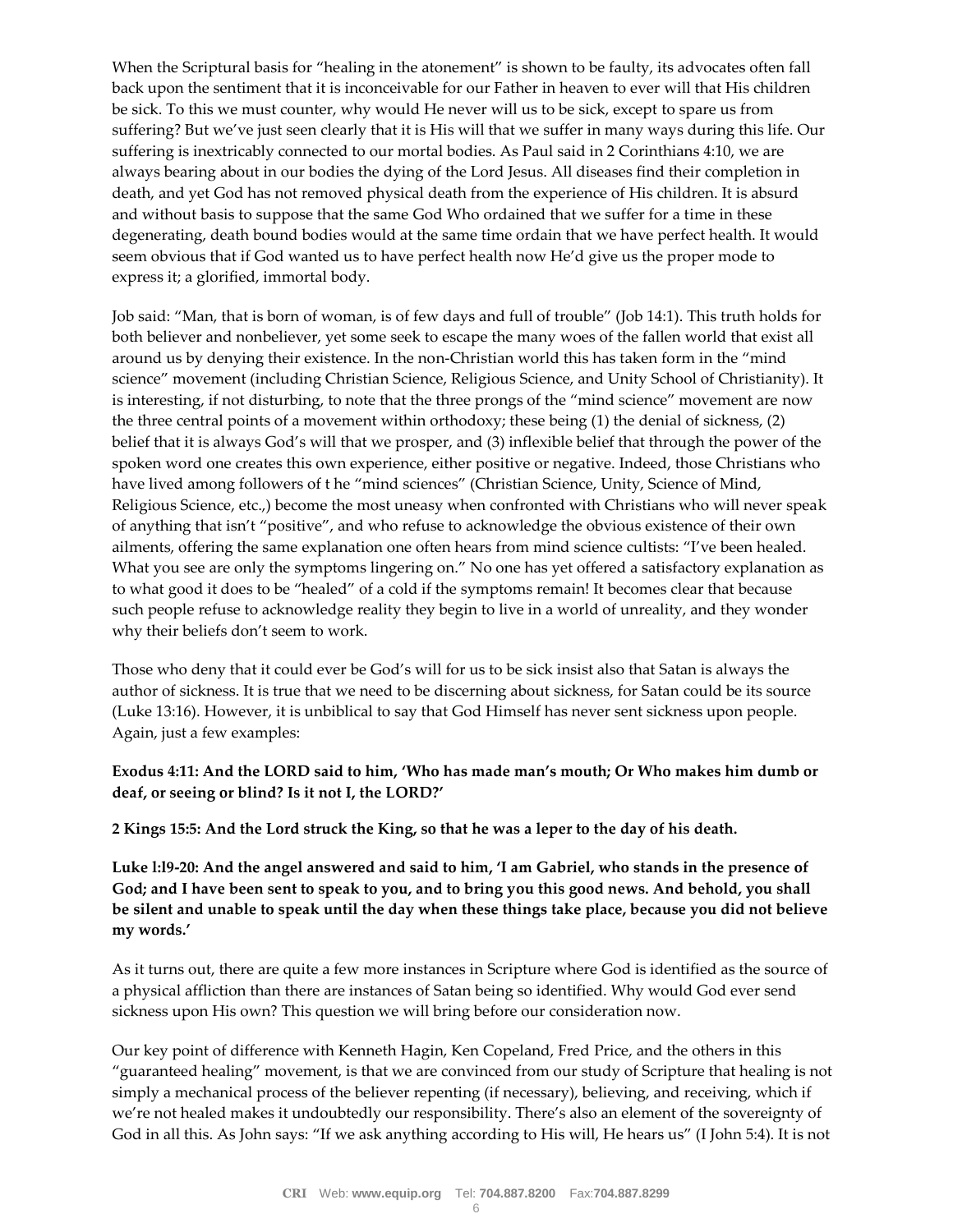always God's will to heal us because at times He has a positive purpose in affliction. God allowed affliction to come upon Job for the purpose of proving the genuineness of Job's commitment to Him (Job 1:6 – 2:10). Some argue that while God will bring affliction upon us for a positive purpose, physical disease is not included among the ways in which He deals with His children, except in judgment. However, God Himself stated that Job did nothing to deserve the trials that came upon Him (chapter 2, verse 3), and yet Job's most severe affliction was a physical disorder: "sore boils from the sole of his feet to the crown of his head" (chapter 2, verse 7). It may be countered that this incident was in the Old Testament, before the atonement guaranteed perfect health for all. However, it appears the Apostle James did not see things in this light. He set forth God's dealings with Job, and Job's endurance through them, as a pattern and example for New Testament believers (James 5:10, 11).

Frederick K.C. Price weakly argues: "You see, Satan tried to get God to pull the hedge down. Now let's read verse 12, 'And the Lord said unto Satan, "Behold, (look-see) all that he hath is in thy power."

"Satan didn't even know that the hedge was down. JOB HAD PULLED IT DOWN." Price contends that it was not God's will for Job to be afflicted, and in fact He had nothing to do with it. God, respecting Job's free will, allowed Satan to attack Job when Job, through his own choice and fault, "pulled the hedge down." The shallowness of this view becomes more apparent when one more closely studies the verse in question (chapter 1, verse 12), If by saying "Behold, all that he has is in your power," God was merely observing that Job had made himself vulnerable, why would He go on to say: "Only do not put forth your hand on him"? It is clear that Gold was giving Satan permission to attack Job, because such action coincided with His own purposes, but yet He set definite limits as to how far Satan could go.

Price states: "The Lord gave and the Lord hath taken away' is not a true statement. God didn't do that to Job. Satan did it." <sup>2</sup>While no one would argue over Satan's instrumentality in the calamities that befell Job, yet God Himself takes the ultimate responsibility: "And he still holds fast his integrity, although you incited Me against him, to ruin him without a cause" (chapter 2, verse 3).

For any who still doubts that the Lord had a hand in Job's afflictions, the issue should be made clear by Job 42:11, where the inspired author (not Satan, nor an erring human) says concerning Job: "And they consoled him and comforted him for all the evil that *the LORD had brought on him*." Thus we see that for a constructive purpose God brought or permitted physical affliction to come upon Job.

Another case in point is that God allowed affliction to come upon Paul, *not answering his prayer for deliverance*, so that Paul would not become too high minded as a result of the visions and revelations he had (2 Corinthians 12:7 -10). Price's response to this passage, which is typical of the movement, is: "Now that was Paul's estimate of the situation. God didn't tell him that He gave him that to keep him humble, but Paul was a man who was prone to brag and boast. Therefore he took it upon himself to believe all of

this that was coming upon him was going to help him to stay humble." <sup>3</sup>In this statement we find a disturbing lack of concern for the authority of the inspired authors of Scripture. There is nothing within the context of this passage to qualify this statement of Paul's as being merely his own, possibly errant, opinion. Paul makes the statement with the full authority that, by virtue of inspiration, was rightfully his. If by our human rationalizing that Paul was one prone to boast (which finds no basis in Scripture), we have the freedom to dismiss his declaration in verse 7 as being misguided, then we may also dismiss anything else he said that does not fit into our doctrinal scheme. Once this happens, our basis of trust in the Scripture become effectively undermined. However, we find that Paul derived this estimate of the situation from the Lord's answer to his prayers: "My grace is sufficient for you, for my power is perfected in weakness" (verse 9).

Paul learned to be content with this abiding affliction, for the Lord taught him that at the very moment that he was weakest in himself, the power of the Lord would be most evident through him, bringing glory to God rather than Paul (verses 9, 10). This lesson desperately needs to be learned by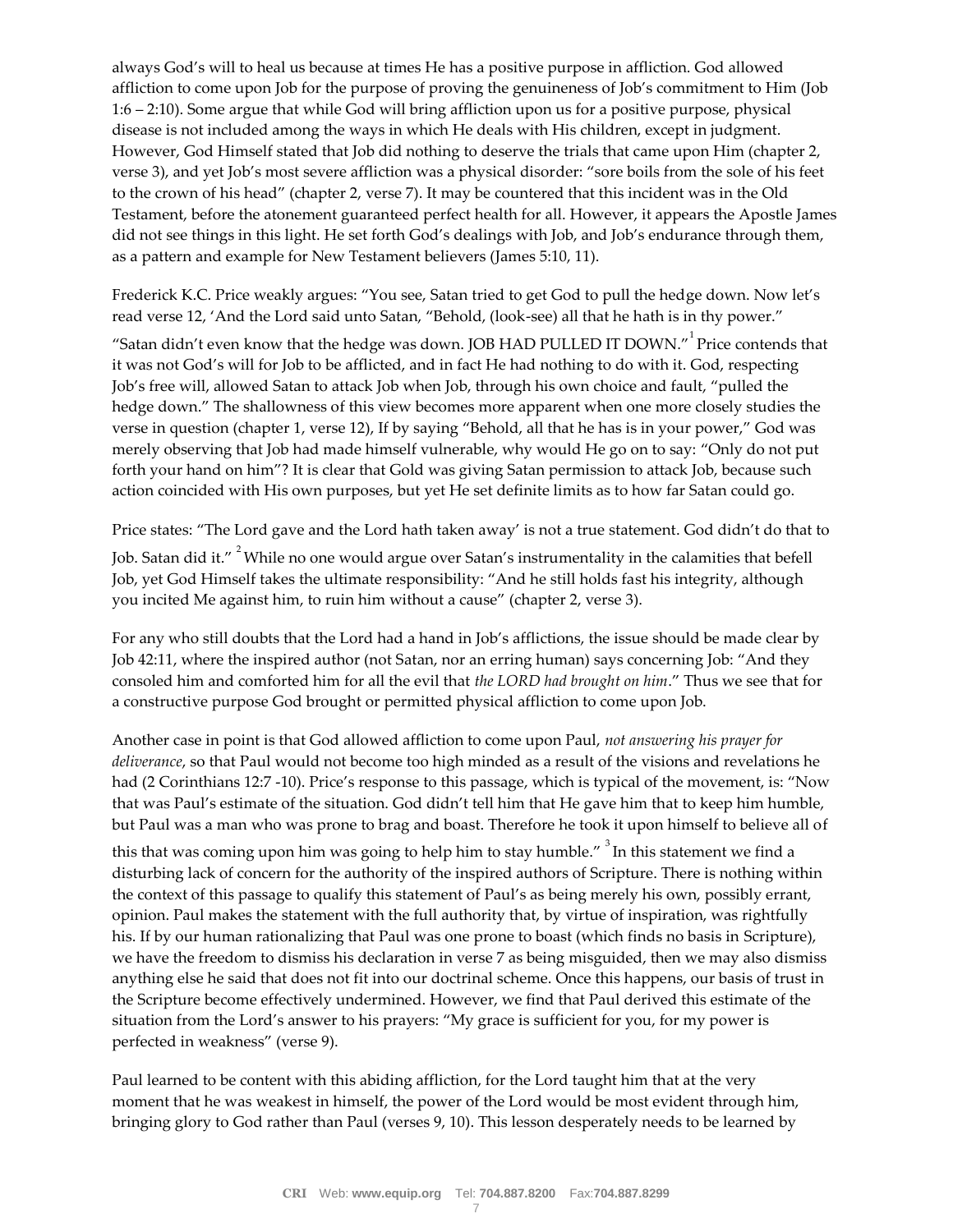many who are being influenced by the false unlimited healing/prosperity doctrines today.

Affliction can certainly be a tool for good in God's hands. In Psalm 119 we read the following:

## **Verse 67: Before I was afflicted I went astray, but now I keep Thy word. Verse 91: It is good for me that I was afflicted, that I may learn Thy statutes Verse 75: I know, O LORD, that Thy judgments are righteous, and that in faithfulness Thou hast afflicted me.**

There have been times, even in the Bible, when God's people have had to accept and live with illness. Rather than telling him to "claim his healing," Paul gave medicinal advice to Timothy: "No longer drink water exclusively, but use a little wine for the sake of your stomach and *frequent ailments*" (1 Timothy 5:23).

This verse should have special significance to all who think the Bible supports some of the extreme teachings of our day. Where is Paul's "word of faith" and "positive confession"? By giving medicinal advice, and telling Timothy he has frequent ailments (thus acknowledging their ongoing existence rather than "speaking healing into being") Paul is completely out of line with the current wind of doctrine.\* As Kenneth Hagin puts it" "People confess their lack and build up a sense of lack in

themselves. As they confess these things, these lacks gain ascendancy in their lives."<sup>4</sup>

This is not to deny that there is some psychological truth in what Hagin is saying. Unfortunately, however, many have tried to alter this into an unfailing spiritual principle that is so exacting that one must always be painfully conscious of every word he says, for fear he speak something destructive into being. As one who has done a considerable amount of research on the occult, I can see that such a belief in the creative power of human words is much more akin to occultic philosophy than biblical theology.

Paul also wrote: "Trophimus I left sick at Miletus" (2 Timothy 4:20\*) In both cases we find that sickness had an effect upon the ministry of the apostles, even as many have to make adjustments in their ministries because of it today.

\*Epaphroditus, too, was deathly sick in the presence of Paul and Paul implies no expectation of his healing, but rather states that his recovery was due to the mercy (not obligation) of God (Phil., 2:25 –27).

Some will no doubt argue that Paul was unable to obtain healing for Trophimus because of Trophimus's lack of faith, as it is held by some that one must have faith for his own healing, and the great faith of another cannot overcome one's own belief. However, the same people are often surprised to find out that the Apostle Paul himself had to endure an illness:

But you know that it was because of a bodily illness that I preached the gospel to you the first time; and that which was a trial to you in my bodily condition you did not despise or loathe, but you received me as an angel of god, as Christ Jesus Himself. Where then is that sense of blessing you had: For I bear you witness, that if possible you would have plucked out your eyes and given them to me. *Galatians 4:13–15* 

Paul's reference to his eyes is a clear indication that his illness had something to do with his eyes, and the expressed concern and sympathy of the Galatians indicates that he had not been healed. Perhaps when Paul says that they did not despise or loathe his bodily condition he means that they did not allow an unhealed illness to prevent them from receiving the authority and authenticity of his apostleship.

Unfortunately, the only conceivable answer to the above verses that could be given in defense of "healing in the atonement" is given; even though it's a low blow to the Apostle Paul. It is suggested that Paul in the instance cited above was walking in unbelief. To this we can only respond that Paul is set forth as the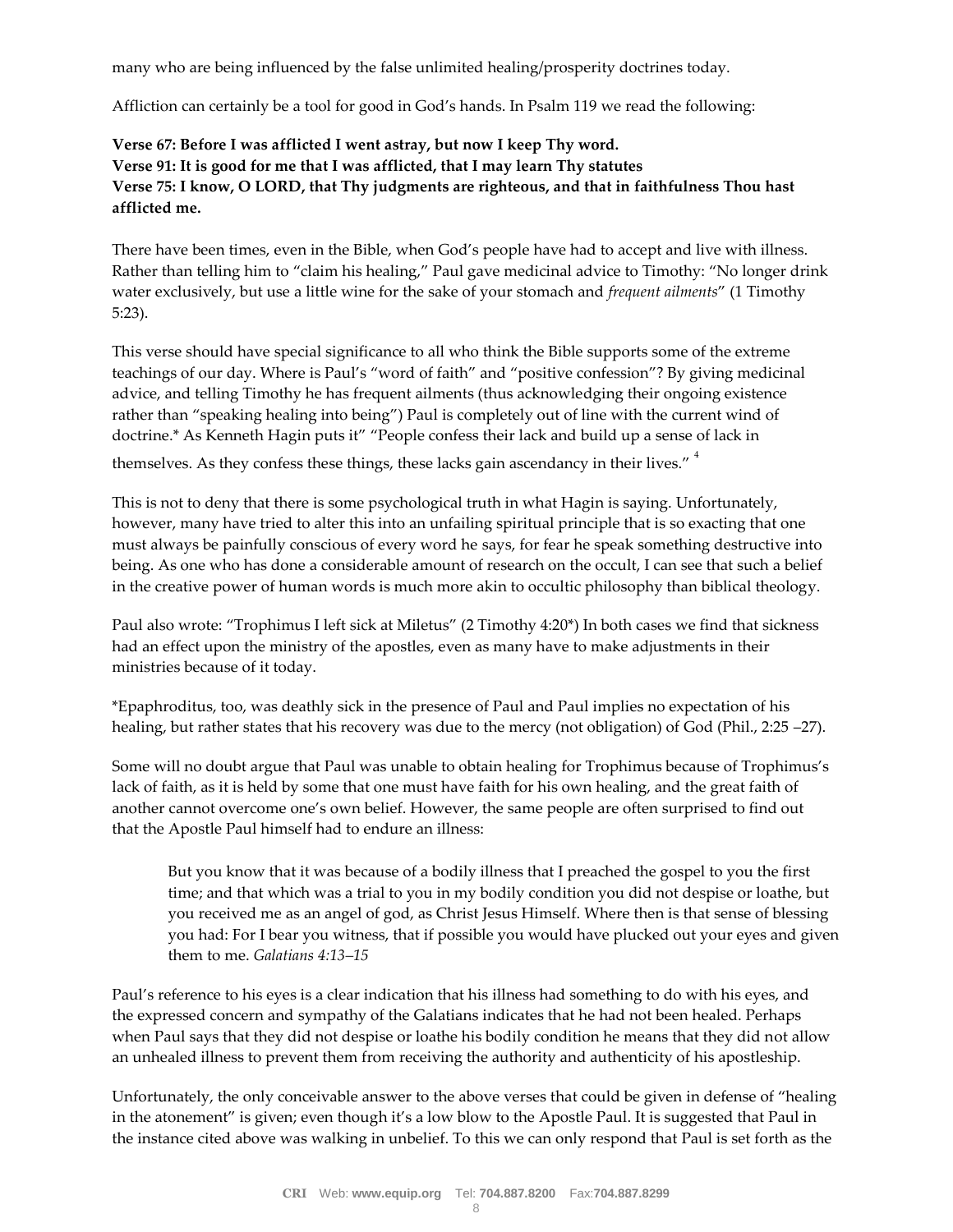example for all believers to follow (1 Corinthians 11:1). If Paul was unable to attain the level of faith required to live according to the current teaching, then what hope do we have ? Jesus tells us that a disciple is not above his teacher, but it is enough for him to become as his teacher (Matthew 10:24, 25). If Paul, our example, could not pass the test of faith, then there is something wrong with God's program. We find it easier to believe that there is something wrong with the doctrine that it is always God's will to heal.

We do not derive any pleasure out of going to this length to refute the beliefs of brothers and sisters in the Lord. In fact, we put off writing this for as long as we could. However, because by the very nature of our ministry we are able to keep a fairly accurate pulse reading on what is going on among the Body of Christ nationwide, we have been made disturbingly aware of a number of problems that predictably arise wherever the healing/prosperity/confession movement spreads. It finally reached a point where we no longer had any choice but to do something about it.

One very real problem is that the emphasis that is placed upon Christ bearing our diseases at Calvary undermines the biblical emphasis upon Christ bearing our sins. Whereas the preaching that we read in the New Testament is always centered around Christ's death or our sins and resurrection for our justification (Romans 4:25), one finds that the preaching, and even the casual conversation of this current movement is *dominated* by the subject of bodily healing. Followers of the movement display practically an obsession with the topics of healing and "confession," as though these subjects *were* the gospel and there's little else in the Bible worthy of much discussion. Even if these doctrines *were* Biblical many who hold them would be guilty of being extremely unbalanced, not giving enough attention to many important aspects of Christian faith and living.

Another unfortunate result of the preaching of these doctrines is that people lose their victory in Christ, and become shaken in their faith, because someone gave them a "biblical" formula for success, and it didn't work. Because people are always looking for a quick and easy way out of their problems, rather than the slow and sometimes painful process of sanctification by the Holy Spirit, new "principles" or "methods" for victory or healing always find their takers. Such movements begin when certain people, usually untrained in Scripture, discover methods of handling their own problems which seem to work for them, search through the Scriptures finding "proof texts" for their own theories, and proceed to build a doctrine around them. Because the doctrines are not fully biblical, and because they are incapable of taking into consideration the vast differences between personalities, and the complex capture of human problems, in the long run they do not work for the majority of the people who try them. The only ones who really have any "success" with the methods are those whose personalities and problems are very much like those who developed the methods. For many of the rest there is great disillusionment, because they do not have the discernment to recognize that it was human methodology, and not the Bible, which failed. In the words of Dr. Martin: "We see then, the utter folly of trying to give a simple solution to so complex a problem as that of suffering the disease."

Probably the main reason we are concerned about the doctrine that it is always God's will to heal is because we have met too many people, and received too many letters, such as the one from which I now quote:

"I am very interested in your views on Kenneth Hagin and Copeland. I have a blood condition called Hypoglycemia. I have experienced an extreme case of it. I have often wondered why I wasn't healed instantly and supernaturally. This seems to sometimes make me feel as though I haven't repented of sin, or committed an awful sin, or even that I didn't (have) any faith or I have even doubted my salvation."

To have the audacity to tell one of God's children that if they are sick it is because of their own sin or lack of faith is to abound in presumptuousness, and be bankrupt in compassion. I've known of more than one person who demonstrated this insensitivity until God dealt with him by laying him flat on his back, and